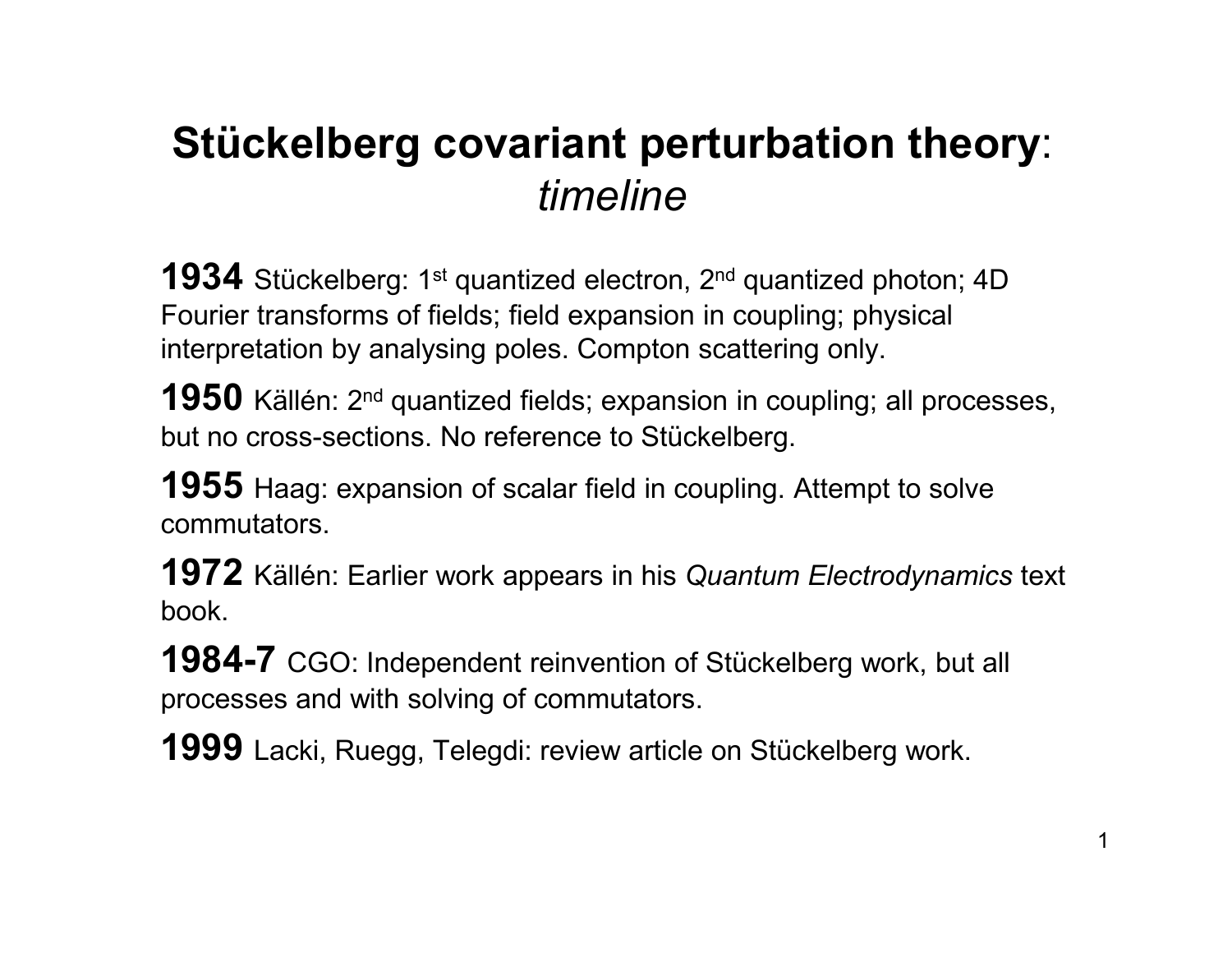### **Renormalization: why you should be ashamed of yourselves**

*E.g.* Zee, *Quantum Field Theory in a Nutshell*, p. 149.



(Elastic scattering<sub>k</sub>in  $\Phi^4$  theory) Loop diagram is a divergent integral, so the theory does not work. End of story!

Zee cuts off the integral with a parameter  $\Lambda$ , leading to the expression

$$
-i\lambda + iC\lambda^{2} \log \left( \frac{\Lambda^{6}}{(k_{1} + k_{2})^{2}(k_{1} - k_{3})^{2}(k_{1} - k_{4})^{2}} \right)
$$

Yet beside the fact that nothing gave us the right to cut off the integral, there is no requirement for  $\Lambda$  to be a constant – by adjusting the functional form here, one can get *any answer one wants!*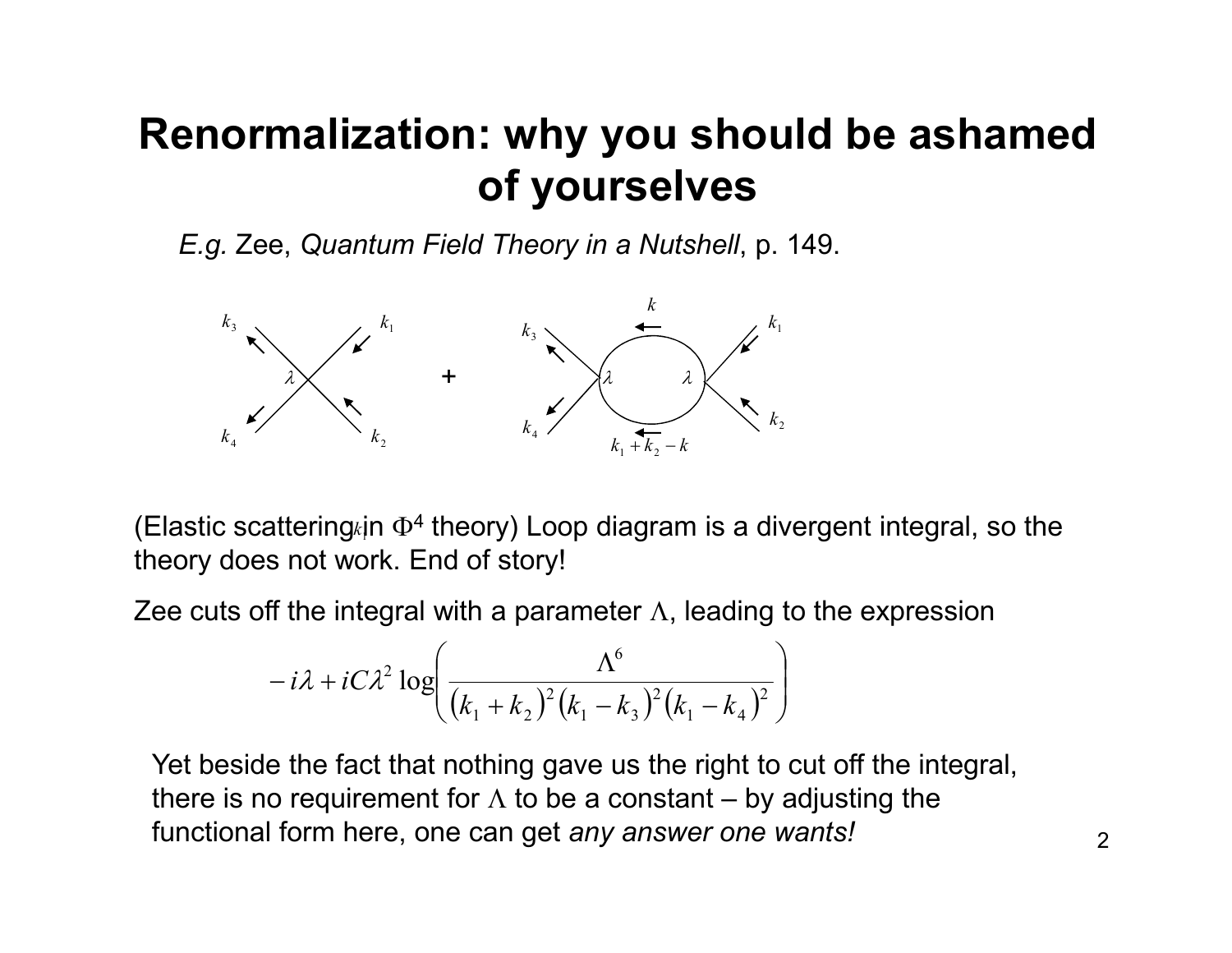All we know for sure is that naïve Feynman-Dyson perturbation theory does not work!

"Effective" field theory just consists in fitting physical amplitudes with a set of predetermined functions without any axiomatic basis: the success of Quantum Electrodynamics is just the success in choice of fitting functions and has no basis in quantum field theory!

Can one do better?

I think so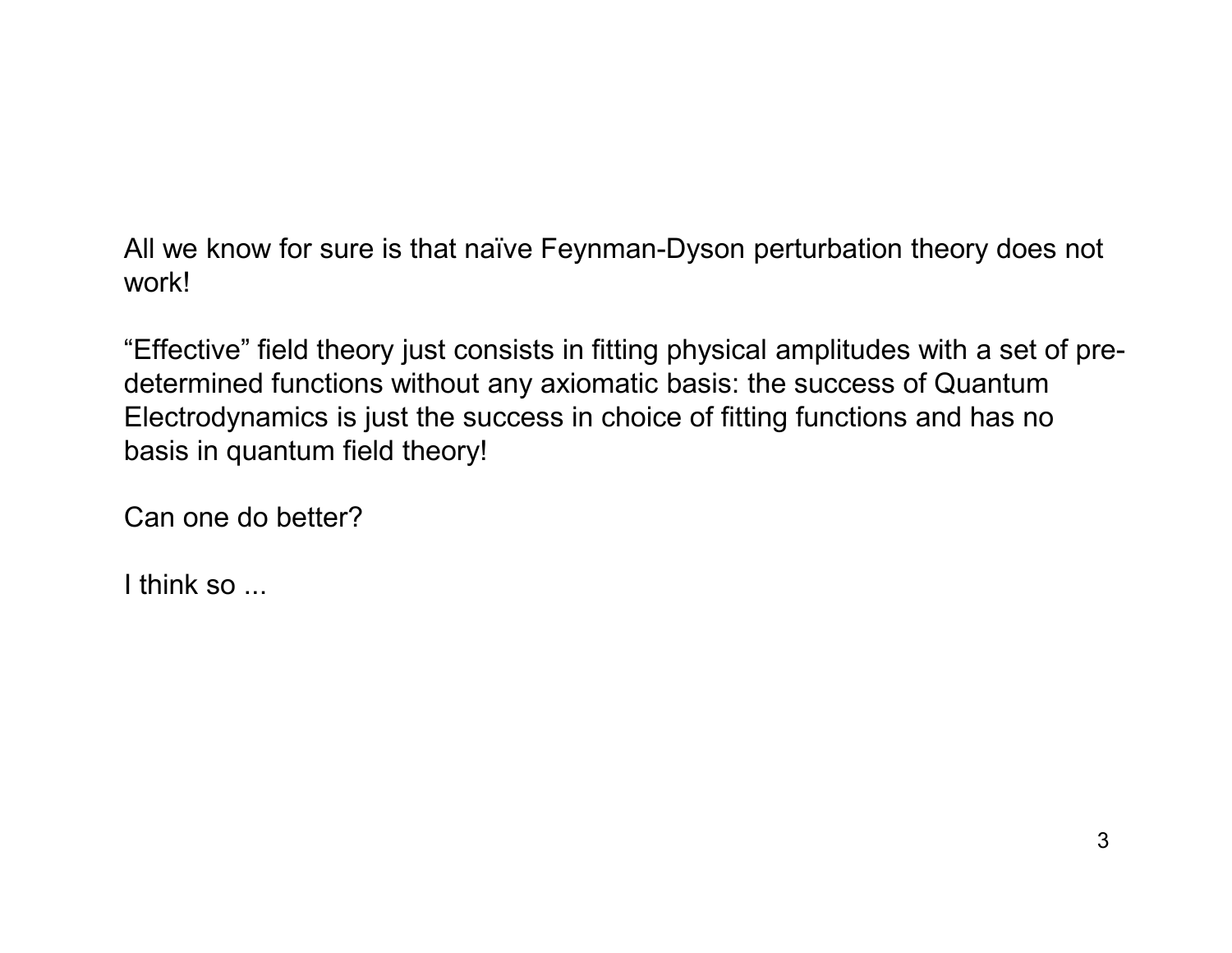#### **The 4D Fourier transform**

Any operator-function of the spacetime co-ordinate *x* = (*ct*, *x*) will, by definition, have the property that

 $[P_\mu, \Phi(x)] = -i\partial_\mu \Phi(x)$ 

The Fourier transform, defined by

$$
\Phi(p) = (2\pi)^{-4} \int d^4x \, e^{-ip\cdot x} \, \Phi(x)
$$

will therefore obey

$$
[P_{\mu}, \Phi(p)] = p_{\mu} \Phi(p)
$$

Φ(*p*) is thus an operator of 4 momentum *p*, and therefore

$$
|p\rangle = \Phi(p)|0\rangle
$$

is a *state* of 4-momentum *p*. Note that, thus far, we have said very little about Φ: it could be a free field, an interacting field. It could also be some kind of a composite.

Now: let us consider the specific case of  $\Phi^3$  theory. The equation of motion is

$$
(\partial^2 + m^2)\Phi(x) = -\lambda \Phi^2(x)
$$

which in momentum space is

$$
(p2 - m2)\Phi(p) = \lambda \int d4 q \Phi(q) \Phi(p - q)
$$

(using the convolution theorem)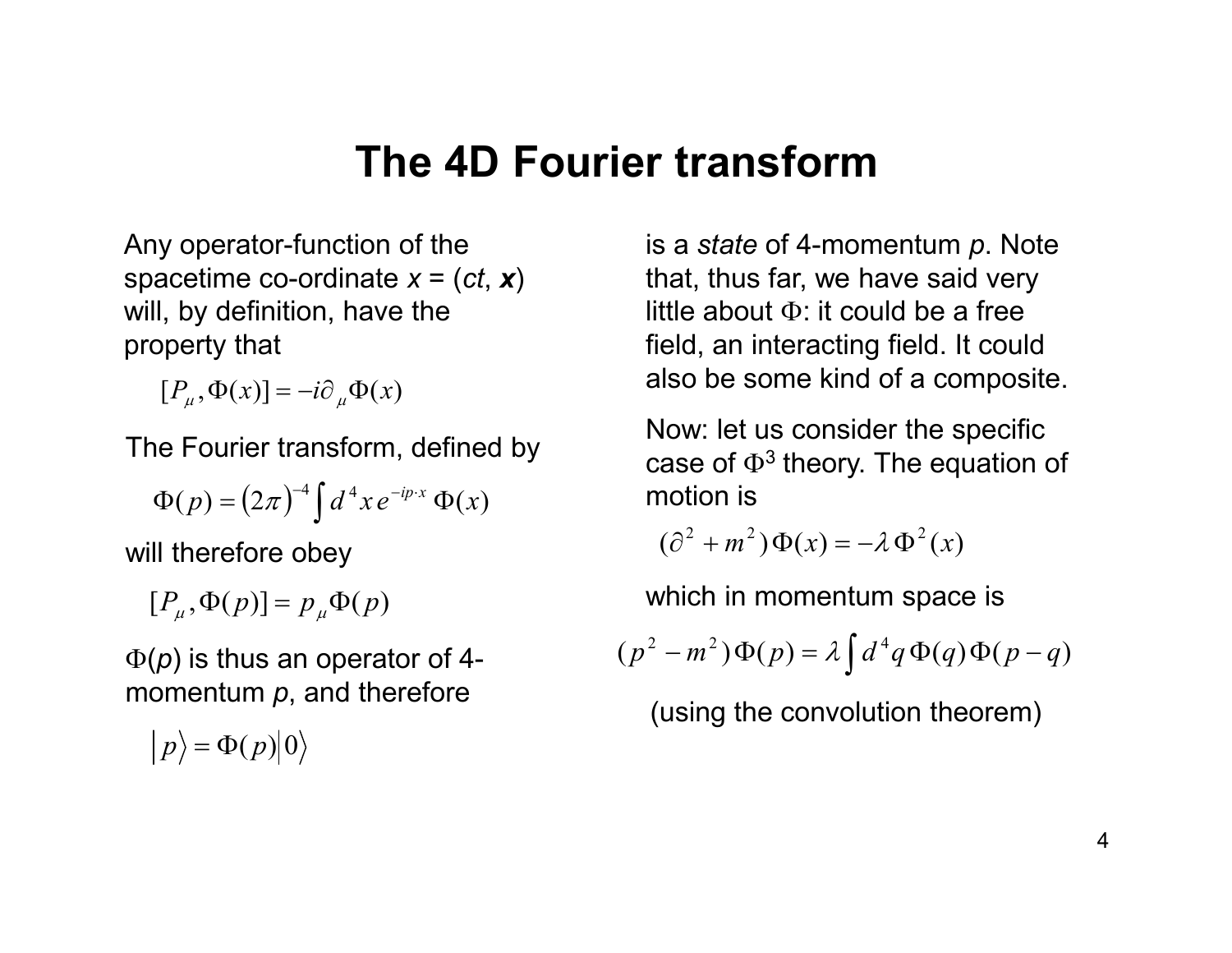### **The expansion of the field in the coupling**

The technique pioneered by Stückelberg, and later, quasi-independently, by Källén. We start with a MacLaurin expansion of the field:

$$
\Phi(p) = \Phi_0(p) + \lambda \Phi_1(p) + \lambda^2 \Phi_2(p) + \cdots
$$

The momentum-space equation of motion then becomes an infinite number of equations, one for each power of  $\lambda$ :

$$
(p2 - m2)\Phi_{0}(p) = 0
$$
  
\n
$$
(p2 - m2)\Phi_{1}(p) = \int d4q \Phi_{0}(q)\Phi_{0}(p-q)
$$
  
\n
$$
(p2 - m2)\Phi_{2}(p) = \int d4q (\Phi_{0}(q)\Phi_{1}(p-q) + \Phi_{1}(q)\Phi_{0}(p-q))
$$
  
\n
$$
\vdots
$$
  
\n
$$
(p2 - m2)\Phi_{r}(p) = \int d4q \sum_{i=0}^{r-1} \Phi_{i}(q)\Phi_{r-i-1}(p-q)
$$

 $\Phi_\text{o}$  is thus a free field, and the higher-order terms are determined from this. The theory is thus *entirely determined from free fields*.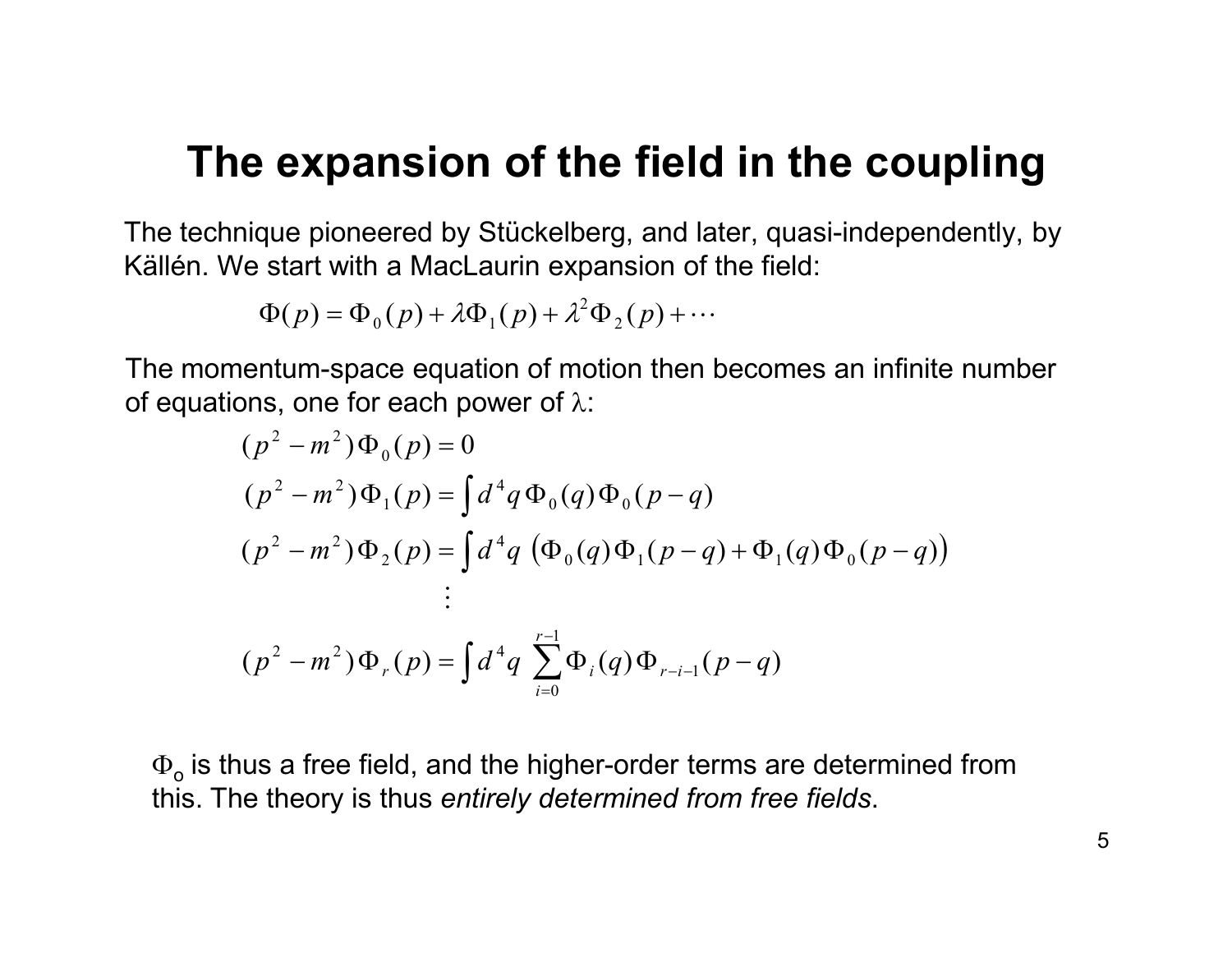#### **Calculating matrix elements**

Fortunately, we know how to handle free fields. In terms of the more-familiar annihilation and creation operators, we can write  $\Phi_0$  thus:

$$
\Phi_0(p) = \delta(p^2 - m^2) \left[ \theta(p_0) a^+(\mathbf{p}) + \theta(-p_0) a(-\mathbf{p}) \right]
$$

The commutator function is then

$$
[\Phi_0(p), \Phi_0(q)] = (2\pi)^{-3} \delta(p+q) \delta(q^2 - m^2) \varepsilon(q^0)
$$

... and, in principle at least, we can then calculate any matrix element by inspection, expanding the higher-order fields in terms of  $\Phi_0$  and then commuting the negative-energy (annihilation) parts past to annihilate the vacuum. Källén represents these amplitudes using something akin to Feynman graphs; however since there are two kinds of "propagator", with factors respectively

$$
(2\pi)^{-3} \theta(p_0) \delta(p^2 - m^2)
$$
 and  $(p^2 - m^2)^{-1}$ 

I personally draw the first with a thin line, and the second with a heavy one.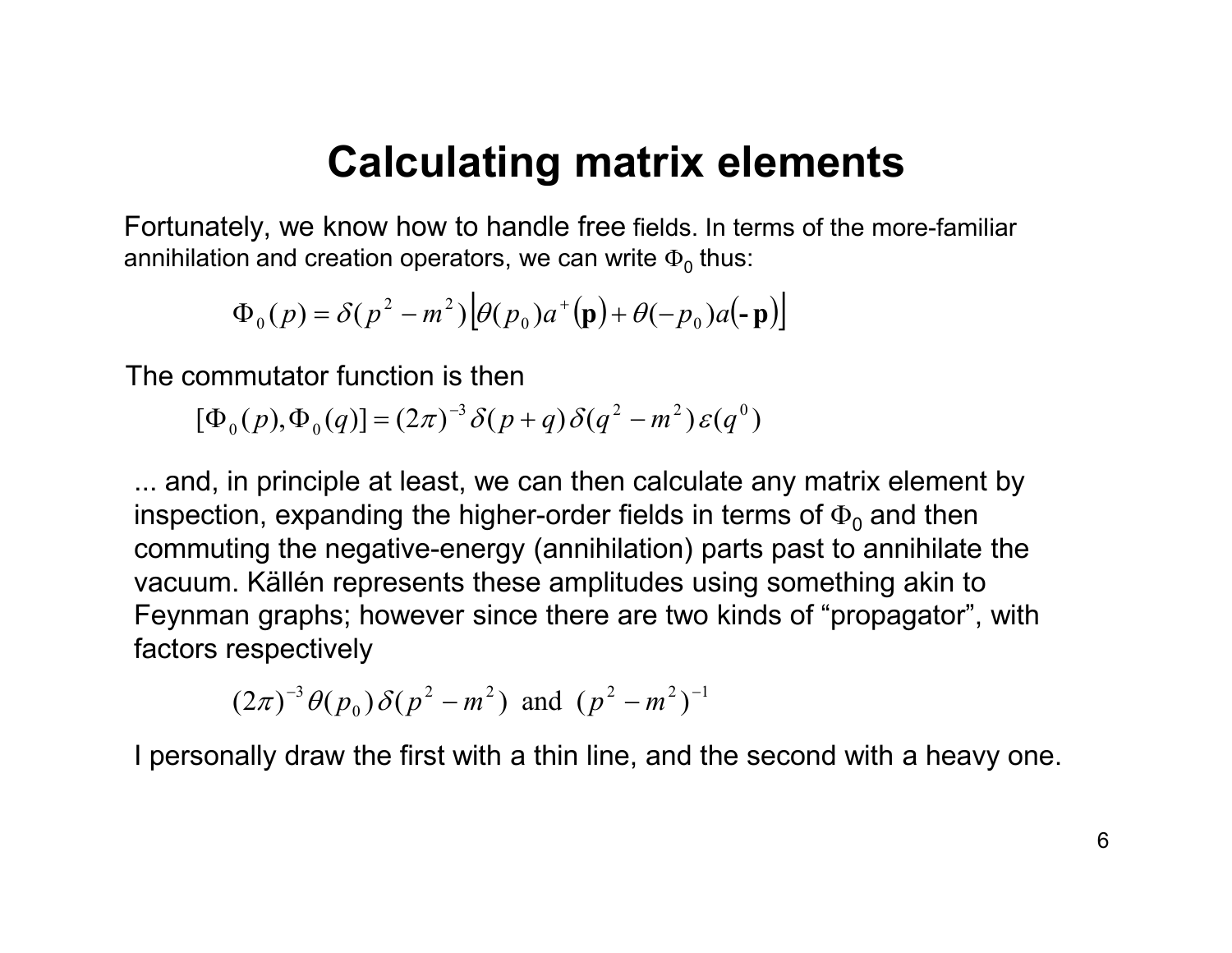## **Scattering amplitudes**

2-on-2 scattering is represented by the matrix element

 $0|\Phi(t;\mathbf{p}_3)\Phi(t;\mathbf{p}_4)\Phi(0;\mathbf{p}_1)\Phi(0;\mathbf{p}_2)|0\rangle$ 

where we have Fourier-transformed back just the time components. Consideration of the  $\langle \Phi_0 \Phi_2 \Phi_0 \Phi_0 \rangle$  and  $\langle \Phi_0 \Phi_0 \Phi_2 \Phi_0 \rangle$  contribution gives expressions of the form

$$
e^{i(E(\mathbf{p}_3) + E(\mathbf{p}_4))t} - e^{i(E(\mathbf{p}_1) + E(\mathbf{p}_2))t}
$$
  
\n
$$
E(\mathbf{p}_3) + E(\mathbf{p}_4) - E(\mathbf{p}_1) - E(\mathbf{p}_2)
$$
  
\nwhere 
$$
E(\mathbf{p}) = \sqrt{\mathbf{p}^2 + m^2}
$$

This is approximated with an energy-conservation delta function in the same way as is done with time-dependent perturbation theory in quantum mechanics, and the amplitudes are the same as those obtained from Feynman graphs for the process.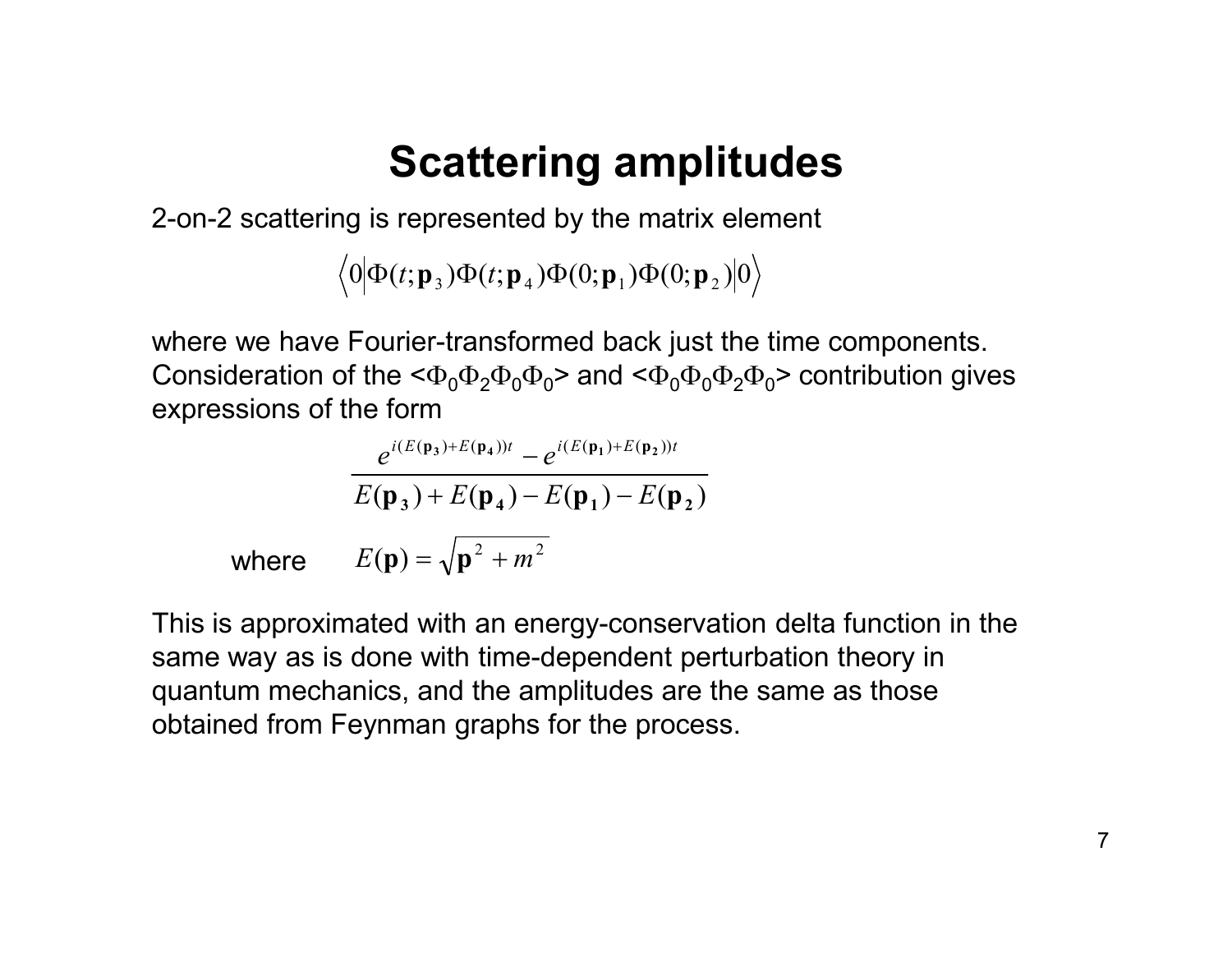### **Caveats**

- 1. **Infinities.** Contractions between different expansion trees never diverge. Loops will always be just phase space integrals and so cannot be infinite. However, contractions within an expansion tree are, more often than not, divergent integrals and seem to be unavoidable as long as one is using local field equations. The answer, probably, is just not to use local field equations, but rather "the expansion that would have arisen from a local field equation, but put in normal order".
- 2. **Haag's theorem is manifest.** The matrix element

 $\langle 0 | \Phi(\mathbf{x}, t) \Phi(\mathbf{x}', t) \Phi(\mathbf{x}'', t) | 0 \rangle$ 

is non-zero. This vanishes identically for free fields, so no unitary operator *U*(*t*) exists which transforms interacting fields into free fields. This is Haag's theorem, and makes it hard to make the correspondence with ordinary quantum mechanics.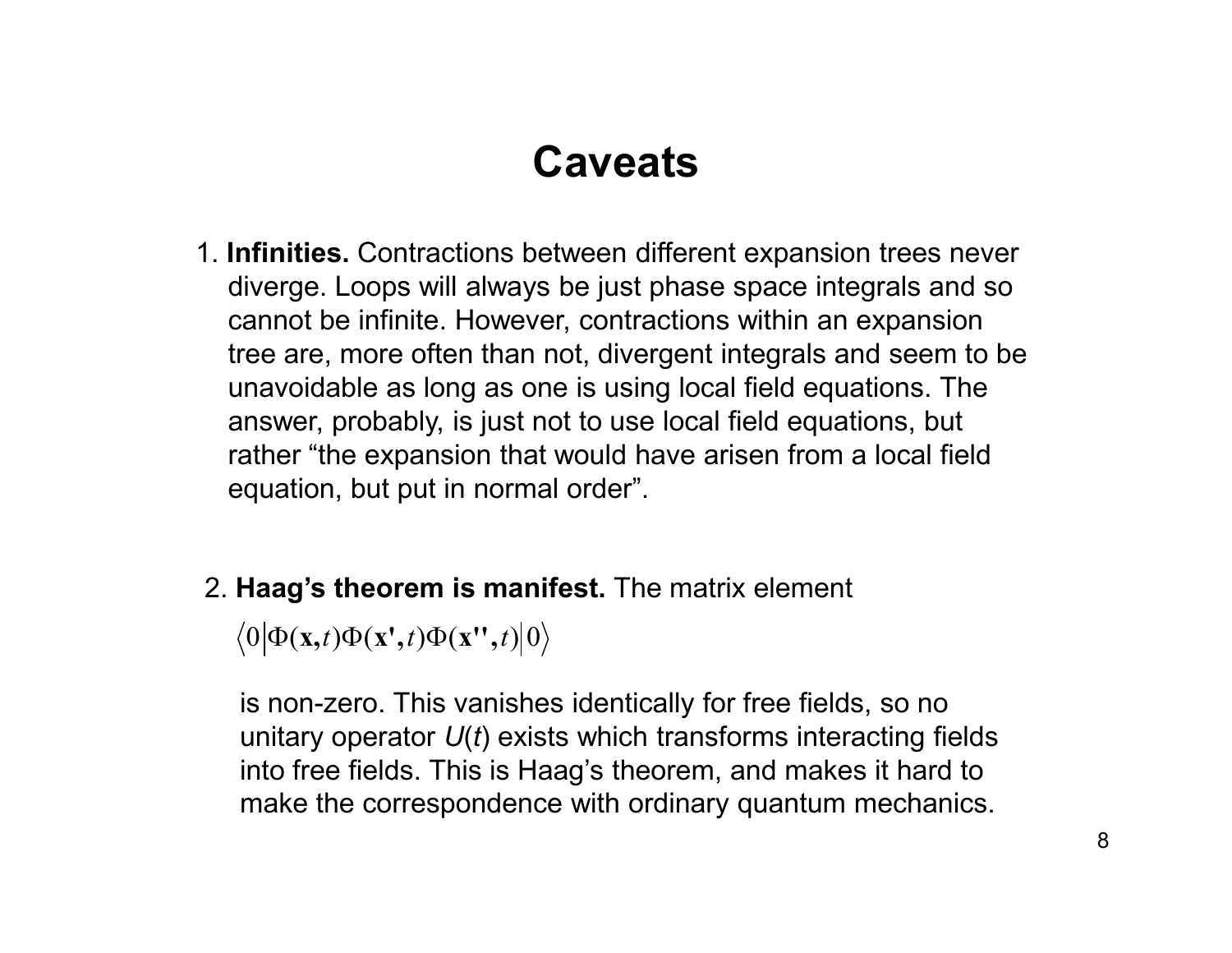## **Spacelike (anti-)commutativity**

The requirement that fields commute or anti-commute at spacelike intervals leads to the spin-statistics theorem for free fields. In momentum space the requirement for a scalar field translates into

 $\int_{-\infty}^{\infty} d\nu [\Phi(r+\nu n), \Phi(q-r-\nu n)] = 0$ −∞  $dV[\Phi(r + v n), \Phi(q - r - v n)]$ 

Where *n* is a timelike 4-vector, but *r* and *q* are arbitrary, apart from the condition  $r_n = 0$ .

This can actually be solved for interacting fields as well, order-by-order in the coupling constant. Haag (1955) did the calculation up to first order and found that a local field equation with a possible derivative coupling solves this. The speaker solved up to infinite order, but with the additional requirement that the time derivatives of the fields also commute with the field and with each other, also finding local field equations as the solution, but with derivative couplings not allowed. The indications seemed to be that local field equations *with the normal-ordering modifications needed to avoid infinities*, also solved the commutators.